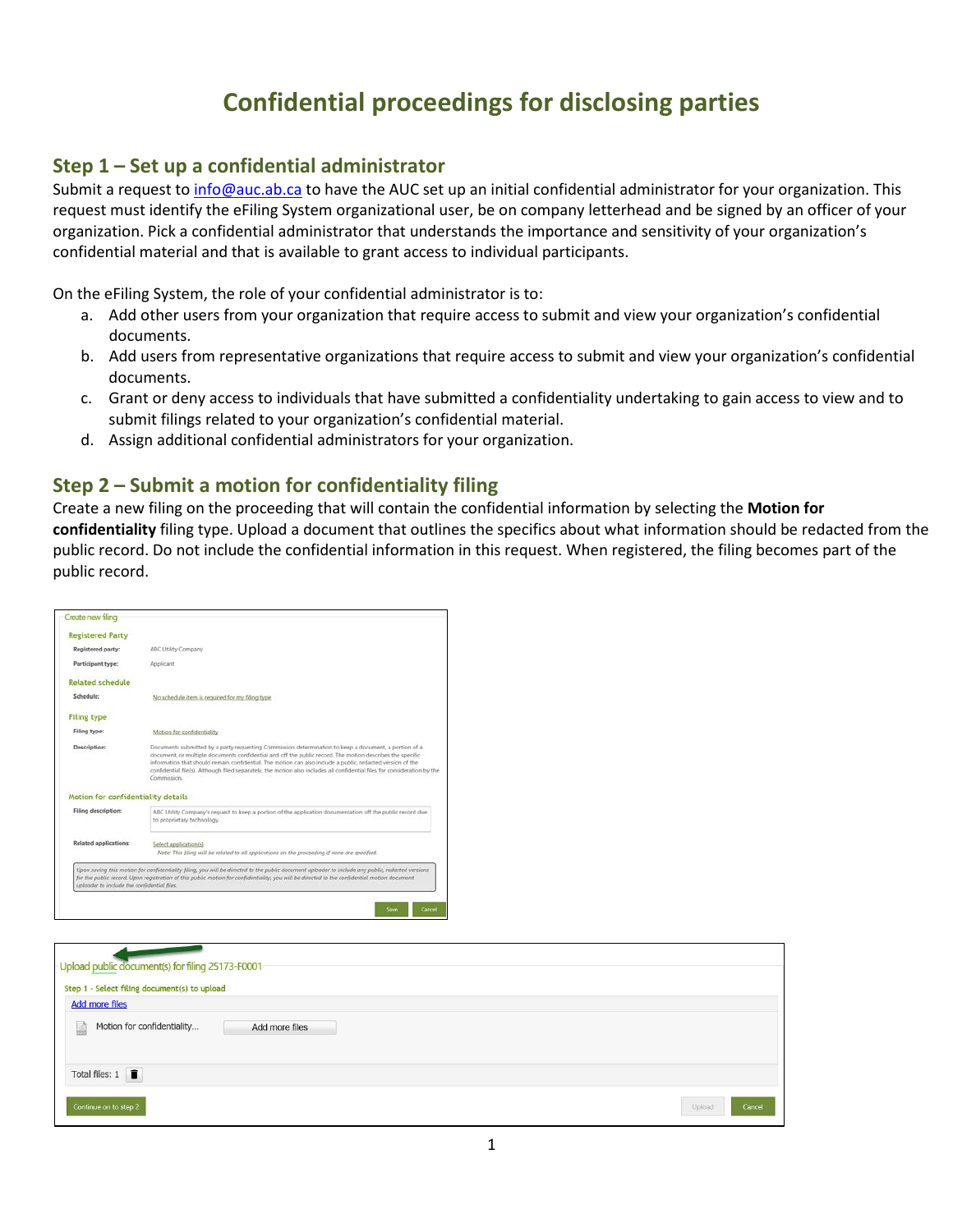| <b>Filing details</b><br>Edit info                              | Upload filing document(s)               |                                                | Register filing                                                                                                                                                                                   |         |                              |                        |                     |                                      | Delete filmg |
|-----------------------------------------------------------------|-----------------------------------------|------------------------------------------------|---------------------------------------------------------------------------------------------------------------------------------------------------------------------------------------------------|---------|------------------------------|------------------------|---------------------|--------------------------------------|--------------|
| Filing number: 25173-F0001                                      |                                         | Filing type:                                   | Motion for confidentiality                                                                                                                                                                        | Status: | Draft                        | Late: No               |                     |                                      |              |
| Filed by:<br>Description:<br>Ruling:<br><b>Public documents</b> | XYZ Law Firm<br>N/A<br>Applications     | Motion status:                                 | Registered party: ABC Utility Company<br>ABC Utility Company's request to keep a portion of the application documentation off the public record due to proprietary technology.<br>Awaiting ruling |         | Created: 2020/01/09 03:24 PM |                        |                     |                                      |              |
|                                                                 |                                         |                                                |                                                                                                                                                                                                   |         |                              |                        |                     | Results per page (of 1 total):<br>Go | Show all     |
| Filename                                                        |                                         |                                                |                                                                                                                                                                                                   |         | Actions                      | <b>Document Status</b> | Uploaded 4          | <b>Directions</b>                    |              |
|                                                                 | Description: Motion for confidentiality | 25173 XII Motionforconfidentiality 000007.docx |                                                                                                                                                                                                   |         | ⊙                            | Draft<br>59 S          | 2020/01/09 03:31 PM |                                      |              |

# **Step 3 – Upload your confidential motion documents**

From the **Documents** screen, **Confidential motion** tab, select the button to **Upload confidential motion files**. The confidential administrator can continue to upload the motion files when the motion status is **Awaiting confidential motion files**.

| Proceeding home             | Confidential motion<br>Disclosing party access<br><b>Public</b>                                                                                                                                                                                                                                  |
|-----------------------------|--------------------------------------------------------------------------------------------------------------------------------------------------------------------------------------------------------------------------------------------------------------------------------------------------|
| Applicants                  |                                                                                                                                                                                                                                                                                                  |
| Applications                | Use this screen to upload confidential motion documents for Commission consideration. Please click the Finalize button to notify the AUC proceeding team when all files have been uploaded to the selected motion.<br>The AUC will not review the documents until the motion has been finalized. |
| <b>Directions</b>           |                                                                                                                                                                                                                                                                                                  |
| Dispositions                | Upload confidential motion file<br><b>Finalize</b>                                                                                                                                                                                                                                               |
| <b>Documents</b><br>Filings | Motion for confidentiality: 25173-F0001<br>Disclosing party: ABC Utility Company<br>Motion status:<br>Ruling status: Awaiting ruling<br>$\sim$<br><b>Awaiting confidential motion files</b>                                                                                                      |
| Natifications               | ABC Utility Company's request to keep a portion of the application documentation off the public record due to proprietary<br>Motion description:<br>technology.                                                                                                                                  |
| Registered parties          | Motion filing<br><b>Document description</b><br><b>Actions</b><br>Filename<br>Uplaaded                                                                                                                                                                                                           |
| Schedule                    | There are no documents available                                                                                                                                                                                                                                                                 |
|                             |                                                                                                                                                                                                                                                                                                  |
| <b>Add more files</b>       | Upload confidential document(s) for motion 25173-F0001<br>Step 1 - Select confidential motion document(s) to upload                                                                                                                                                                              |
|                             | Confidential motion doc<br>Confidential motion doc<br>圖<br>Confidential motion doc<br>励<br>Add more files                                                                                                                                                                                        |
| Total files: 3              |                                                                                                                                                                                                                                                                                                  |

Once all confidential motion files are uploaded, select the **Finalize** button to inform the AUC that the confidential motion documents are ready for Commission consideration. The motion status will change to **Finalized**.

| Public                                      | Confidential motion              | Disclosing party access                                                    |                                       |         |                                                                                                                                                                                                                    |                                |                 |
|---------------------------------------------|----------------------------------|----------------------------------------------------------------------------|---------------------------------------|---------|--------------------------------------------------------------------------------------------------------------------------------------------------------------------------------------------------------------------|--------------------------------|-----------------|
|                                             |                                  |                                                                            |                                       |         | Use this screen to uplood confidential motion documents for Commission consideration. Please click the Finalize button to notify the AUC proceeding team when all files have been uploaded to the selected motion. |                                |                 |
|                                             |                                  | The AUC will not review the documents until the motion has been finalized. |                                       |         |                                                                                                                                                                                                                    |                                |                 |
|                                             |                                  |                                                                            |                                       |         |                                                                                                                                                                                                                    |                                |                 |
|                                             | Upload confidential motion files | Finalize                                                                   |                                       |         |                                                                                                                                                                                                                    |                                |                 |
|                                             | Motion for confidentiality:      | 25173-F0001<br>M                                                           | Disclosing party: ABC Utility Company |         | Motion status:<br><b>Awaiting confidential motion files</b>                                                                                                                                                        | Ruling status: Awaiting ruling |                 |
|                                             |                                  |                                                                            |                                       |         |                                                                                                                                                                                                                    |                                |                 |
|                                             |                                  |                                                                            |                                       |         |                                                                                                                                                                                                                    |                                |                 |
|                                             | Motion description:              |                                                                            |                                       |         | ABC Utility Company's request to keep a portion of the application documentation off the public record due to proprietary                                                                                          |                                |                 |
|                                             |                                  | technology.                                                                |                                       |         |                                                                                                                                                                                                                    |                                |                 |
|                                             |                                  |                                                                            |                                       |         |                                                                                                                                                                                                                    | Results per page (of 3 total): | Show all        |
|                                             |                                  |                                                                            |                                       |         |                                                                                                                                                                                                                    |                                |                 |
|                                             |                                  | <b>Document description</b>                                                |                                       | Actions | Filename                                                                                                                                                                                                           |                                | <b>Uploaded</b> |
|                                             |                                  | Confidential motion doc 3                                                  | $\circledR$                           |         | Confidentialmotiondoc3_000003.xls                                                                                                                                                                                  |                                | 2020/01/09      |
| Motion filing<br>25173-F0001<br>25173-F0001 |                                  | Confidential motion doc 2                                                  | $\omega$                              |         | Confidentialmotiondoc2_000002.docx                                                                                                                                                                                 |                                | 2020/01/09      |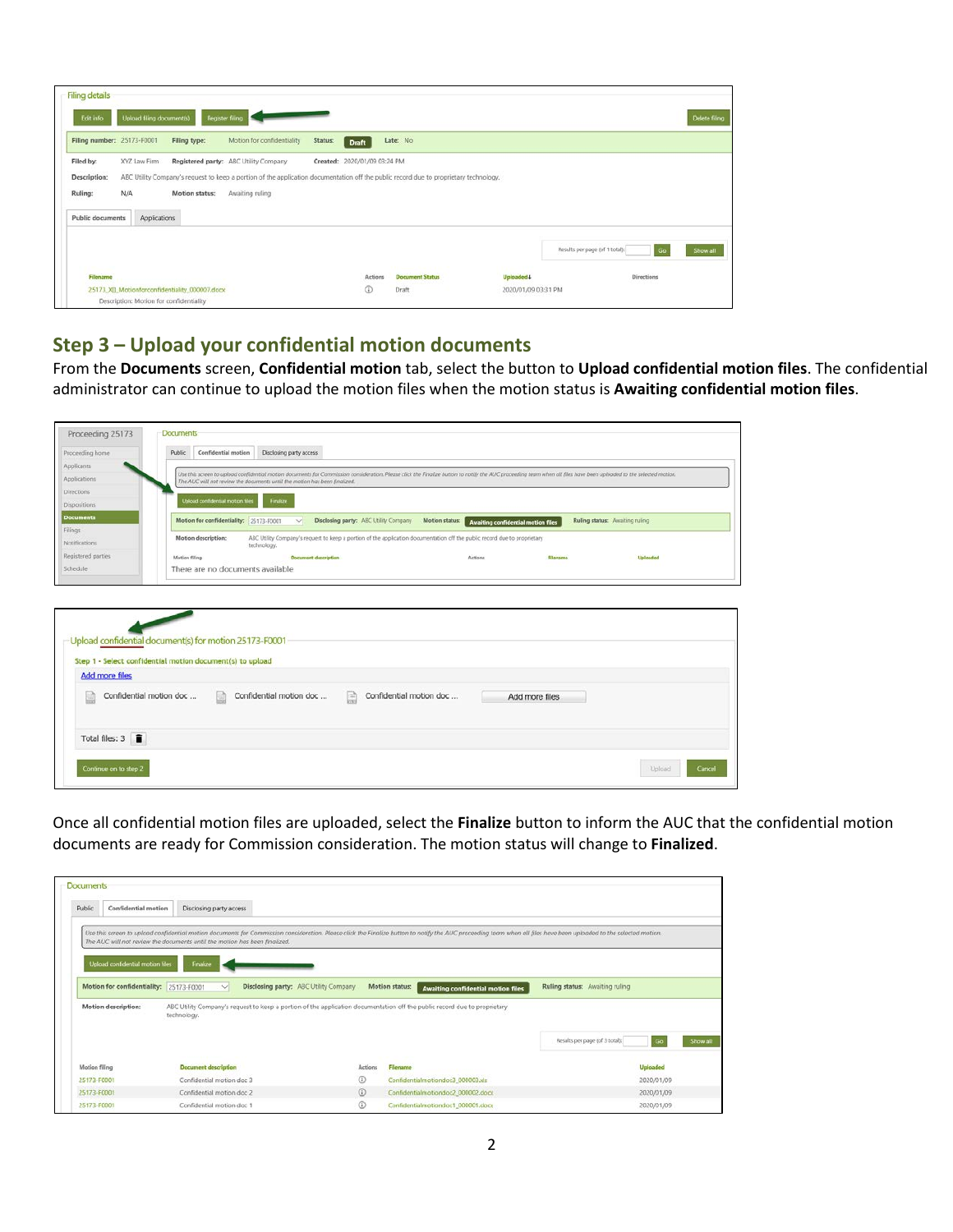#### **Step 4 – Manage user access to your confidential documents**

From the **Documents** screen, **Disclosing party access** tab, select **Manage user access** to add other users from your organization or representative organizations that need to view or submit your confidential documents.

| Public<br>Confidential motion<br>Disclosing party access                                                                                                                      |           |                          |                                                  |
|-------------------------------------------------------------------------------------------------------------------------------------------------------------------------------|-----------|--------------------------|--------------------------------------------------|
| Use this screen to view or manage access for both organizational users and/or users of one or more representative parties to view your organization's confidential documents. |           |                          |                                                  |
| Manage user access                                                                                                                                                            |           |                          |                                                  |
|                                                                                                                                                                               |           |                          |                                                  |
|                                                                                                                                                                               |           |                          | Results per page (of 3 total):<br>Go<br>Show all |
|                                                                                                                                                                               | Role      | <b>Organization name</b> | <b>Disclosing party</b>                          |
|                                                                                                                                                                               | Applicant | ABC Utility Company      | ABC Utility Company                              |
|                                                                                                                                                                               | Applicant | ABC Utility Company      | ABC Utility Company                              |
| User name<br>Dustin Hoffman [Confidential administrator]<br>Glenn Close [Confidential administrator]<br>Johnny Depp [Confidential administrator]                              | Applicant | ABC Utility Company      | ABC Utility Company                              |

| Select users to grant confidential access: |                                                                                                             |
|--------------------------------------------|-------------------------------------------------------------------------------------------------------------|
| this proceeding.                           | Select users that will be granted access to manage the selected organization's confidential information for |
| Select disclosing party:                   | ABC Utility Company                                                                                         |
| Select organization:                       | <b>ABC Utility Company</b><br>XYZ Law Firm                                                                  |
| Select users:                              |                                                                                                             |
| <b>Full name</b><br>All                    |                                                                                                             |
| Anthony Hopkins                            |                                                                                                             |
| <b>Bill Murray</b>                         |                                                                                                             |
| <b>Bruce Willis</b>                        |                                                                                                             |
| Sean Penn                                  |                                                                                                             |
|                                            | Cancel<br>Save                                                                                              |

## **Step 5 – Await a confidentiality ruling by the AUC**

The Commission will issue a confidentiality ruling outlining what confidential information has been approved to be filed.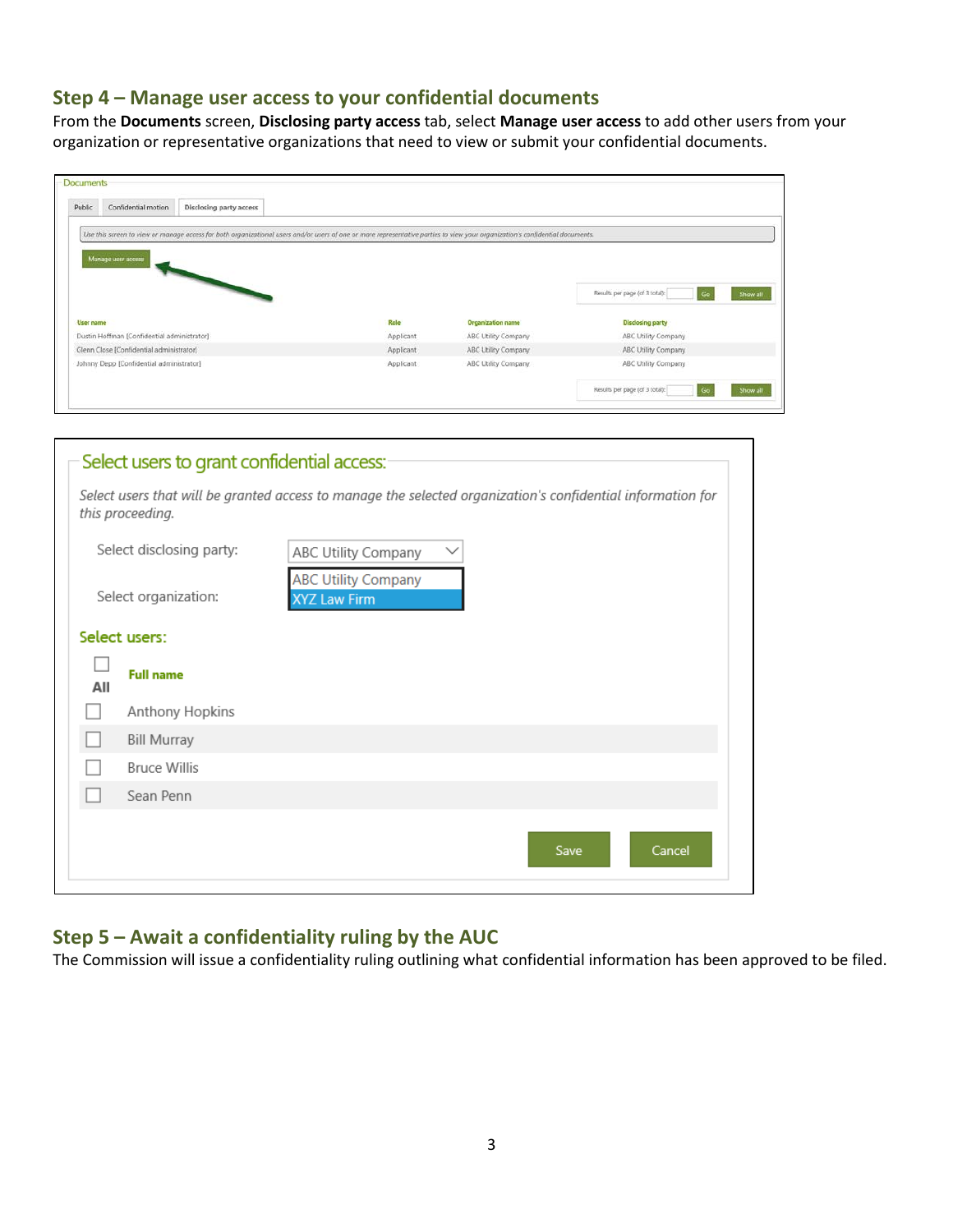# **Step 6 – Upload your approved confidential documents with public versions**

From the **Filing** screen, select the **Create filing** button. On the new filing indicate that you are uploading confidential files for the confidential record and redacted versions for the public record. Select the disclosing party (owner of the confidential material) and save the filing.

| Create new filing                 |                                                                                                                                                                                                                   |  |
|-----------------------------------|-------------------------------------------------------------------------------------------------------------------------------------------------------------------------------------------------------------------|--|
| <b>Registered Party</b>           |                                                                                                                                                                                                                   |  |
| Registered party:                 | <b>ABC Utility Company</b>                                                                                                                                                                                        |  |
| Participant type:                 | Applicant                                                                                                                                                                                                         |  |
| <b>Related schedule</b>           |                                                                                                                                                                                                                   |  |
| Schedule:                         | No schedule item is required for my filing type                                                                                                                                                                   |  |
| <b>Filing type</b>                |                                                                                                                                                                                                                   |  |
| Filing type:                      | Correspondence - external                                                                                                                                                                                         |  |
| Description:                      | Letters, emails and other miscellaneous correspondence written by involved parties regarding the proceeding (if<br>you are requesting an action from the Commission use filing type: procedural filing - motion). |  |
| Correspondence - external details |                                                                                                                                                                                                                   |  |
| <b>Filing description:</b>        | Confidential letter regarding ABC Utility company.                                                                                                                                                                |  |
|                                   |                                                                                                                                                                                                                   |  |
| <b>Related applications:</b>      | Select application(s)<br>Note: This filing will be related to all applications on the proceeding if none are specified.                                                                                           |  |
| <b>Confidential material:</b>     |                                                                                                                                                                                                                   |  |
|                                   | $\bigcirc$ I am uploading public files for the public record.<br>I am uploading confidential files for the confidential record and redacted versions for the public record.                                       |  |
| <b>Confidentiality owner:</b>     | Select disclosing party                                                                                                                                                                                           |  |
| Please address the following:     | • Please select a disclosing party for confidentiality ownership.                                                                                                                                                 |  |
|                                   | Save<br>Cancel                                                                                                                                                                                                    |  |

Select to **Upload filing documents** and then select **I am uploading confidential files for the confidential record, and redacted versions for the public record.**



Acknowledge and agree to the disclaimer that you are filing the confidential information according to Rule 001: *Rules of Practice*.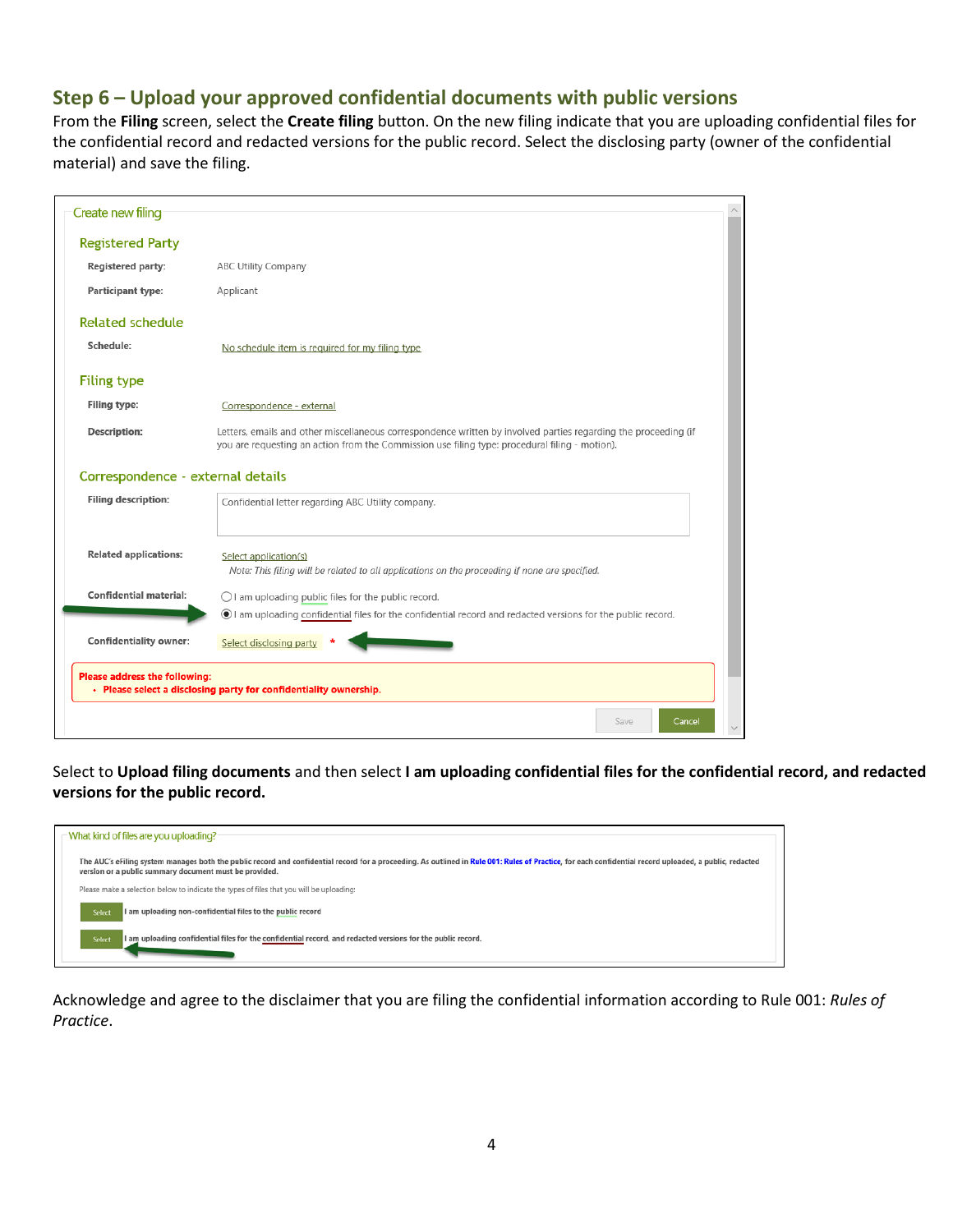Upload the confidential versions of your files first and enter a description.

|                       |                            | - A corresponding public version is required for each confidential document.                                                                                      |                       |                         |
|-----------------------|----------------------------|-------------------------------------------------------------------------------------------------------------------------------------------------------------------|-----------------------|-------------------------|
|                       |                            | Step 2 - Set the description and associated public version for each document                                                                                      |                       |                         |
|                       |                            | As outlined in Rule 001: Rules of Practice, for each confidential document, a public redacted version or summary document must be provided for the public record. |                       |                         |
|                       |                            | [7] Set the default description for all documents to their filename (excluding the file extension, e.g. .dock)                                                    |                       |                         |
| Confidential document |                            | Description                                                                                                                                                       | Public version        | <b>SOURCE</b><br>Action |
| dì                    | Confidential filing 1.docx | Confidential filing 1                                                                                                                                             | Select public version | Remove                  |
| dh                    | Confidential filing 2.docx | Confidential filing 2                                                                                                                                             | Select public version | Remove                  |
| dh                    | Confidential filing 3.docx | Confidential filing 3                                                                                                                                             | Select public version | Remove                  |

For each confidential file uploaded, you are required to submit a public redacted version or select to generate a public summary document. The generated summary document is created after the filing is registered.



Once every document has a corresponding public version select the **Upload** button.

|                                  | As outlined in Rule 001: Rules of Practice, for each confidential document, a public redacted version or summary document must be provided for the public record. |                                       |        |
|----------------------------------|-------------------------------------------------------------------------------------------------------------------------------------------------------------------|---------------------------------------|--------|
|                                  | [7] Set the default description for all documents to their filename (excluding the file extension, e.g. .docx)                                                    |                                       |        |
| Confidential document            | Description                                                                                                                                                       | Public version                        | Action |
| đ.<br>Confidential filing 1.docx | Confidential filing 1                                                                                                                                             | Filing 1 public redacted version.docx | Remove |
| ü<br>Confidential filing 2.docx  | Confidential filing 2                                                                                                                                             | Filing 2 Public redacted version.docx | Remove |
| ¢<br>Confidential filing 3.docx  | Confidential filing 3                                                                                                                                             | Generate summary                      | Remove |
|                                  | Note that filenames for all documents will be changed once they are uploaded to fit a standardized naming scheme. The original name will be preserved.            |                                       |        |